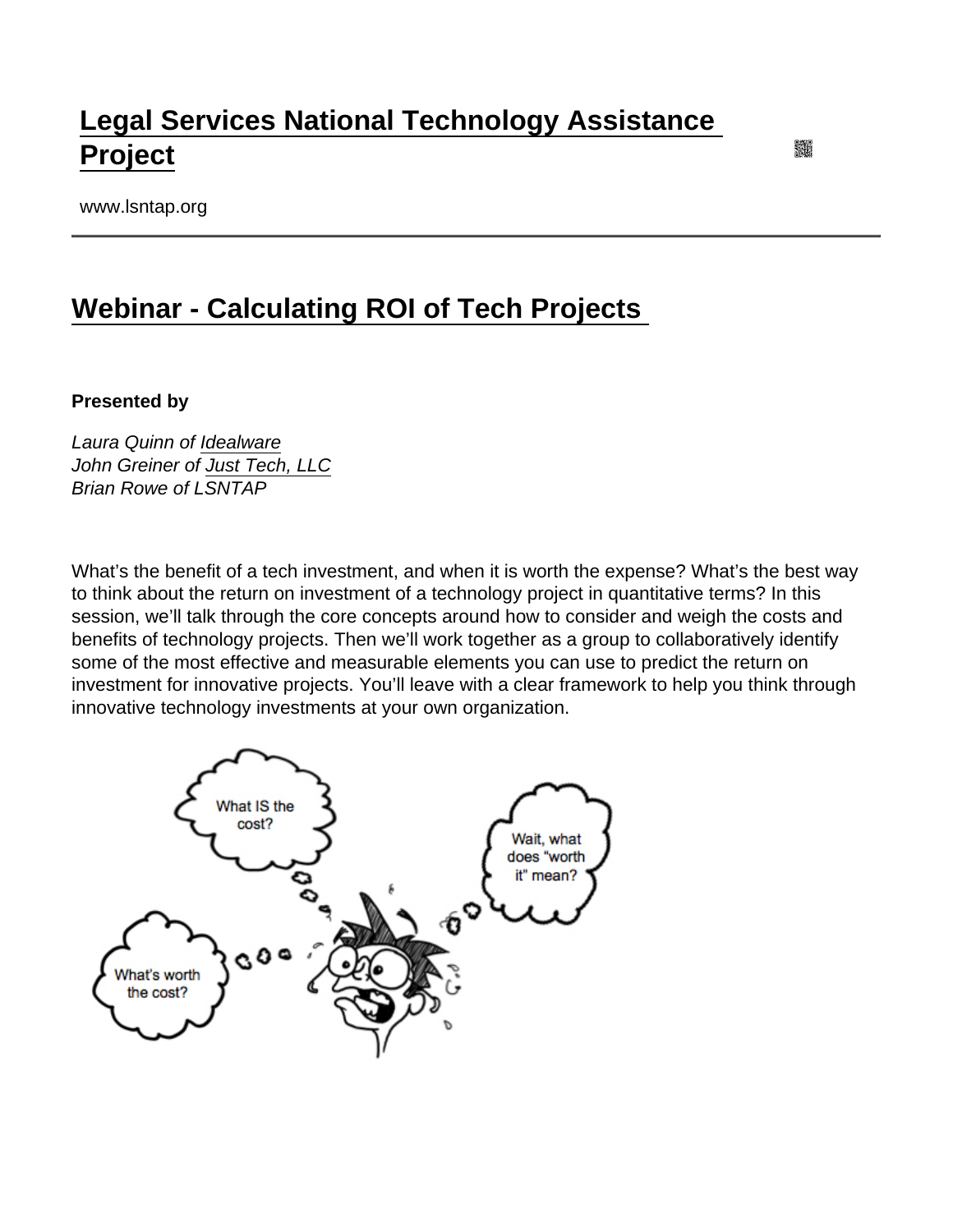There are likely line items in your budget that you wish you could cut down or eliminate completely. For example, attorneys in large states often have to travel great distances to see clients and occasionally have to stay overnight. Implementing technology that allows clients to speak with an attorney remotely could save hundreds of dollars per client.

Many service delivery technologies promise huge time savings. For example, a document assembly system could significantly reduce the amount of time an attorney spends helping clients fill out routine paperwork. To determine how big your time savings will be, estimate how much time each paperwork task takes you and how often your organization completes that task. Then think through how much time it would take with a document assembly system. The difference is your time savings.

Central to every legal aid organization's mission is the belief that every litigant deserves fair representation. Unfortunately, limited time and funding are barriers to that goal. Client numbers are relatively easy to track—any case management system will help you do this—but you'll need to also think about self-help clients and how to count them. For example, you might use web analytics or a system that requires online users to create a profile to capture this information. Kiosks, mobile apps, and other mobile outreach efforts should also include ways to count the number of people reached.

Sometimes organizations struggle just to provide minimal services and can never fully provide what they know their clients really want or need. For example, combined triage and intake systems can help applicants get more information and go more quickly to where they can get the most help. For people who would otherwise be turned away because they don't qualify for legal aid, document assembly and expert systems provide them with more in-depth help than they would get doing a Google search or trying to fill out the forms alone at their kitchen table.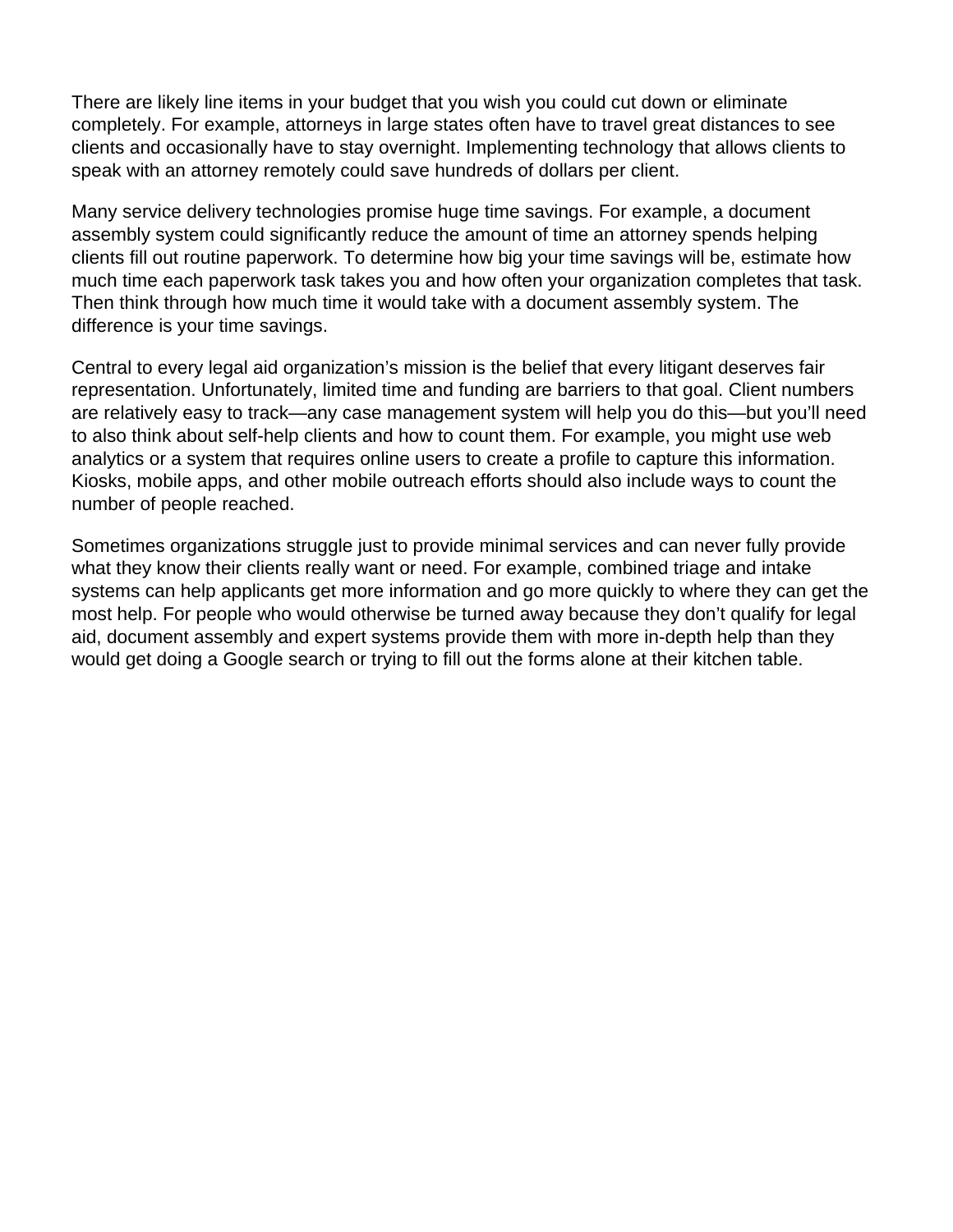## **Some Benefits Can Be Measured Directly**



Figuring out how to measure the value of additional clients served or an improvement in the quality of services can be tricky. One way might be to consider how much the client him or herself would pay to get the services or increase the quality of those services. Another way is to calculate how much taxpayers might save if more people receive your services or get a higher level of service from your organization.

Next, start thinking about your goals and how to link them to things you can measure. Are you seeking to serve more clients? Or shorten the amount of time attorneys spend on routine tasks? To track your progress against each of these goals, you will need metrics that quantify them. This might not always be direct: For example, you can estimate the amount of time an attorney currently spends with each client by tracking it for a week and calculating an average. Or you could use client satisfaction reports as a proxy for the successful outcome of the case. Don't feel you need to have one definitive number in any particular category. The idea isn't to have perfect measures—just ones that are useful.

Once you have tracking metrics in place, you need to assign plausible values. For example, if saving attorney time is valuable to your organization, then you need to define how much time you could plausibly save. For instance, maybe you could save at least two minutes per client on average, but there's no way you're going to save more than ten minutes per client. If you then multiply each end of the range by a plausible hourly rate for an attorney, and multiply the number of clients the attorney might see, you have a high and a low value for the plausible cost savings.

It's important to stress: This is not science. The values are estimates and are being derived as units of comparison. In the example we just looked at, the organization did not save \$2,133 real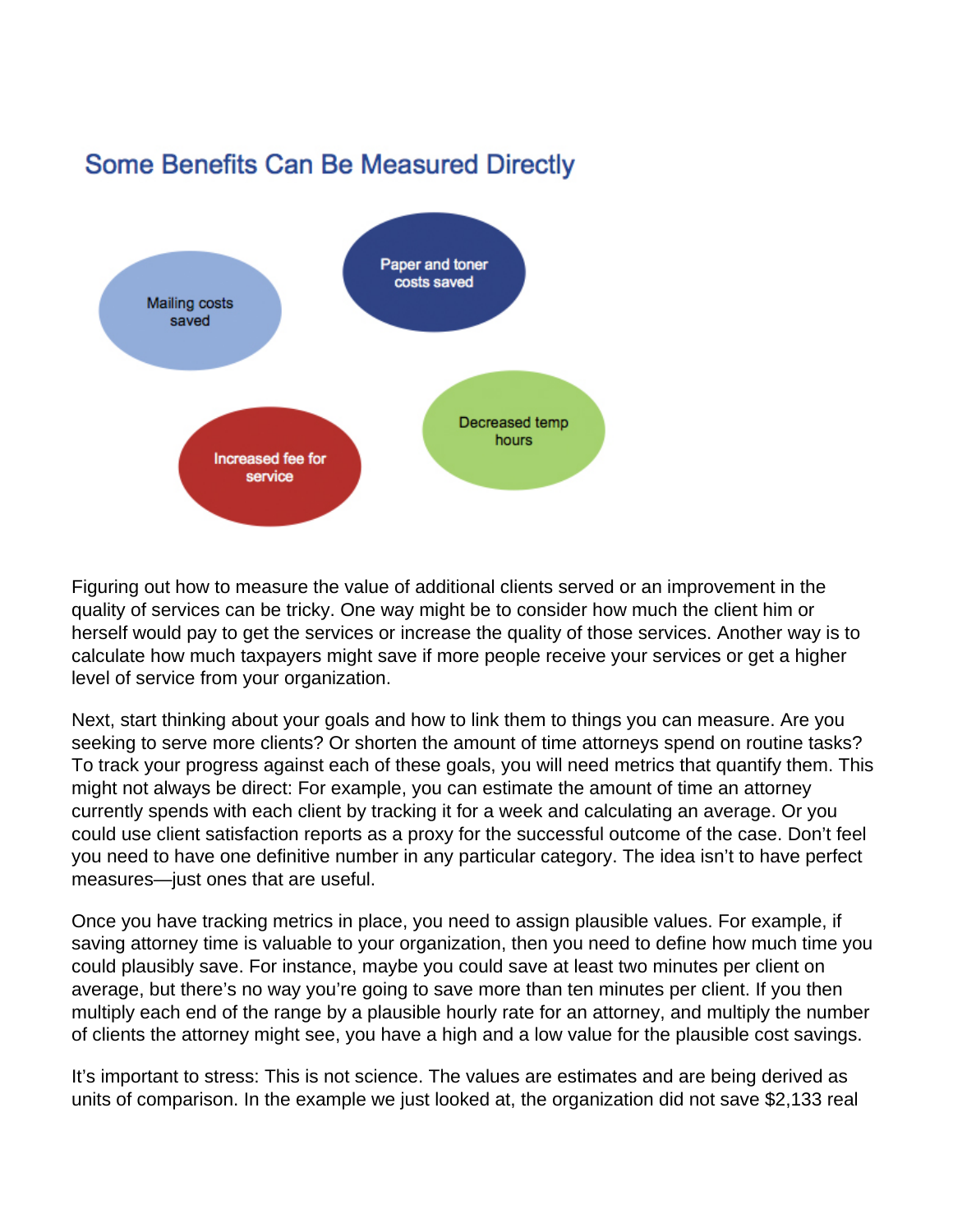dollars. What we can learn is that another project that costs twice as much, but could save four times more attorney hours, plausibly offers a better return on investment.

Hardware and software are the most obvious costs of any technology project. You may be able to get a good estimate of these costs online. If not, call a few vendors—most will give you a ballpark price.

It's important to remember that much of this cost is absorbed in the first year. To get a good sense of the true cost of your project, a five-year view makes the most sense. This multi-year perspective allows you to account for lower equipment or licensing costs in the years after implementation.

Also, keep in mind that your project has two halves. When estimating, make sure you account not only for the cash going to software or hardware, but also the staff time and consultant dollars that go into planning, designing, and completing your project.

New systems often mean carrying out familiar processes in a new way. You'll need rules in place to make sure people are using the technology properly and you'll need to assign someone to be responsible for maintenance. But most importantly, you'll need to spend time training people on your new system. It doesn't matter how big a step forward your project is for the organization if no one knows how to use the technology.

If you choose to hire a consultant, you'll need to define an approximate cost. It's probably easiest to think of it as a range of hours and then an hourly wage. Most consultants will be happy to talk to you and give you a ballpark estimate of how much you might need to budget, likely with the hope of being on your list when you're looking to hire. You can also talk to other organizations that have hired consultants for similar projects to get a sense of how long it took and how much they charged.

Even if you hire someone to do most of the work, there will still be staff time required—to talk about goals, define requirements, make decisions, define processes, get trained, and more. List out the steps for your project and take a crack at estimating the people who will be involved and the number of hours for each.

If you feel you have no idea how much time it might take, consider asking a consultant to help you come up with a rough estimate.

And don't forget to factor in the ongoing costs of maintaining your project in year two and beyond. It's unlikely that you'll be able to simply launch your technology into the world and then stop investing any time or money. Services such as document assembly or online learning tools will need to be updated with new content as laws change, so make sure you budget enough and have a plan for keeping it running long term.

Also, make sure to calculate in the cost of diverting time and attention from other work. Your attorneys may need to spend less time with clients during your technology project. Will the resulting technology help you make up that lost time? Is the long-term benefit big enough to justify any short-term losses?